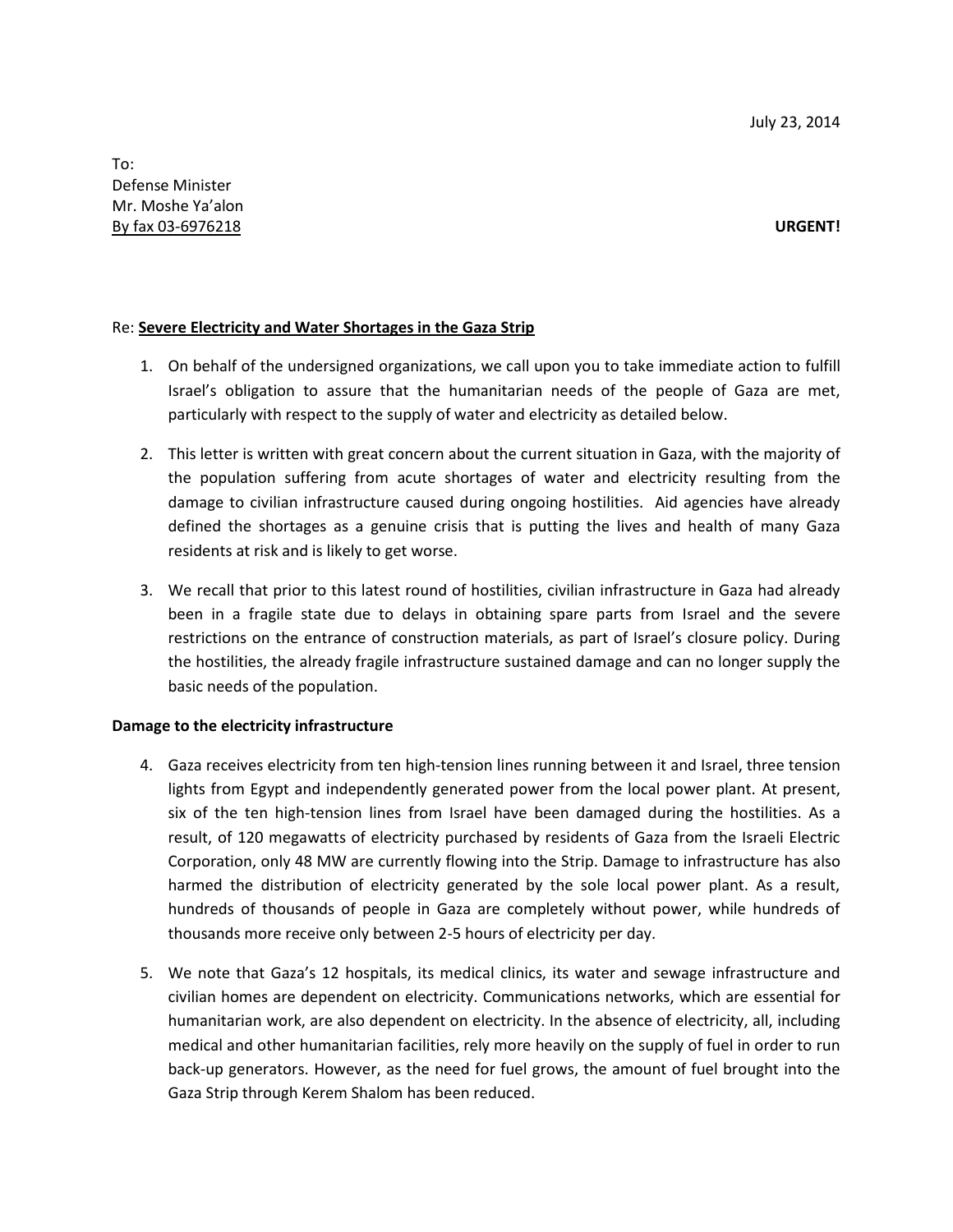### **Damage to the water infrastructure**

- 6. The severe electricity shortage has affected water infrastructure and sewage treatment systems, which are unable to fully function. Pumping for domestic water consumption and medical facilities has slowed down, as has pumping for sewage treatment and transport.
- 7. Water infrastructure has also been damaged during the fighting. Three technicians from Gaza's water utility, the Coastal Municipalities Water Utility (CMWU), were killed while on duty. In the absence of a mechanism for ensuring the safety of technicians working on the ground, the damage is largely left unaddressed, required maintenance work is not carried out and as a result, the state of Gaza's water infrastructure continues to deteriorate.
- 8. Infrastructure officials warn of a pending humanitarian and environmental catastrophe resulting from lack of access to water as well as severe health risks due to the overflow of raw sewage in neighborhoods and into the water supply. At present 80 million liters of untreated sewage flow directly into the sea every day. A third of Gaza's water wells are not functioning because technicians cannot access them and the remaining wells are working between 6-8 hours per day, due to lack of electricity.
- 9. It should therefore come as no surprise that according to reports by the United Nations' Office of the Coordinator for Humanitarian Affairs (OCHA), as of 3pm on July 22, 2014, 1.2 million people – more than half the population – were affected by lack of adequate access to water and sanitation services.

### **Israel's obligation to ensure that the humanitarian needs of the people of Gaza are met**

- 10. Due to Israel's ongoing control over significant aspects of life in Gaza, Israel has a legal obligation to ensure that the humanitarian needs of the people of Gaza are met and that they have access to adequate supplies of water and electricity. This obligation emanates from international humanitarian law and has been recognized by the Israeli Supreme Court (HCJ 9132/07 *Bassiouni v. The Prime Minister* (Jan. 30, 2008)).
- 11. Severe harm to civilian infrastructure, failure to repair the damage or take active steps to provide protection to those attempting to make repairs does not comport with Israel's legal obligations. As a group of leading legal scholars, experts in international law, wrote in a [professional opinion](http://gisha.org/UserFiles/File/publications/letters/letter-en-20-7-14.pdf) they recently presented to the Knesset Foreign Affairs and Defense Committee and to the Attorney General: "Israel's control over this infrastructure entails positive obligations. Thus, if infrastructure that supplies water and electricity to Gaza and is under Israel's effective control gets damaged in the hostilities, Israel has an obligation to repair it to the extent possible, in order to renew the supply of these basic needs".
- 12. Israel's actions are inconsistent with its repeated claims to care for the welfare of the civilian population in Gaza during these hostilities.